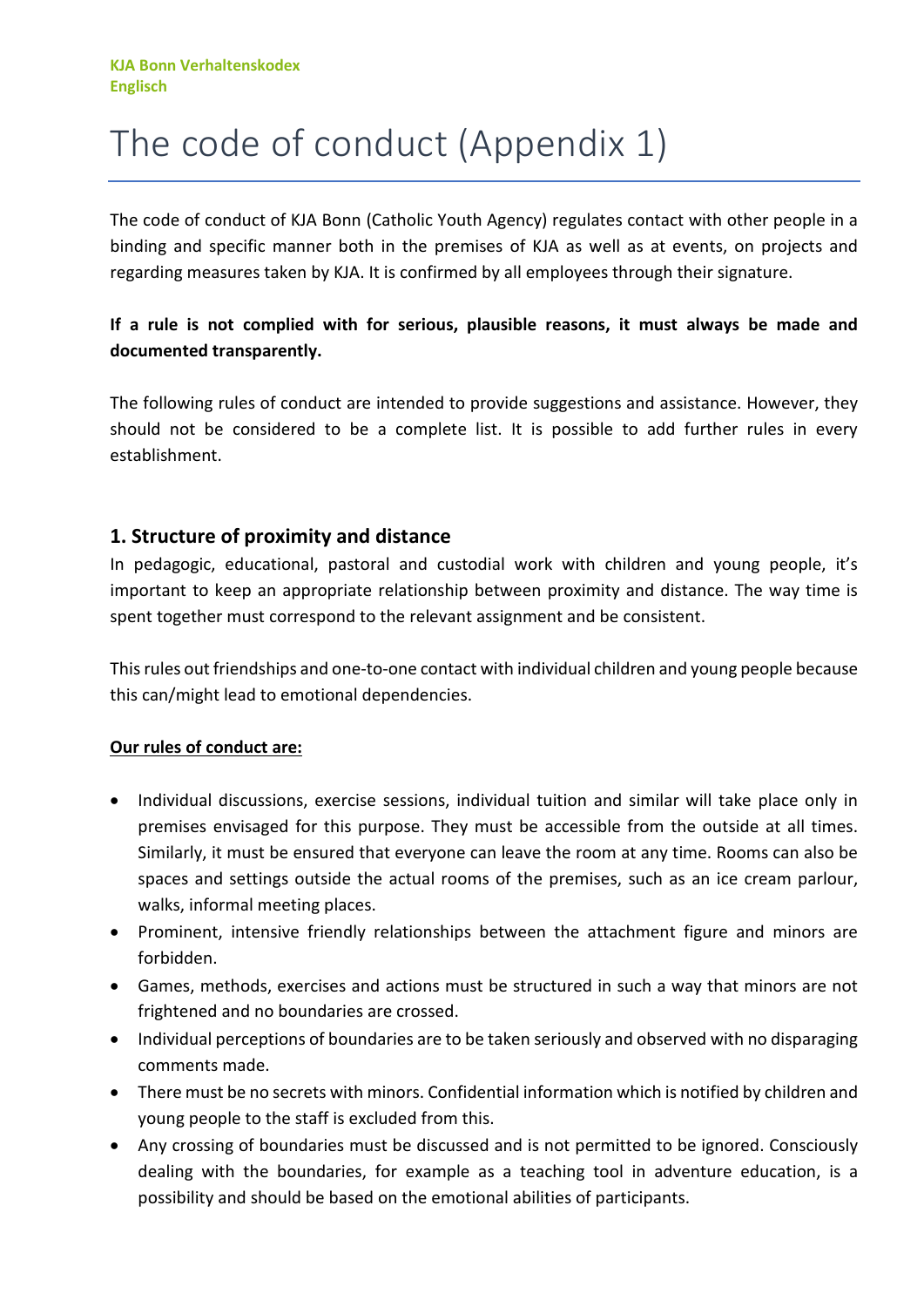# **2. Appropriateness of physical contact**

Awareness and reticence are required. If children and young people refuse physical contact, we respect this decision without exception.

### **Our rules of conduct are:**

- Physical contact must never be initiated by staff to satisfy their own requirements for proximity and attention.
- Undesired touching and physical proximity, in particular in conjunction with promises of a reward or threat of punishment, are not permitted.
- Physical contact is permitted only for the duration and purpose of providing care, such as first aid. Care is also understood to include comfort (with restrained physical contact) and emotional assistance.
- If minors are seeking comfort, they should be helped verbally if at all possible, depending on the situation.
- Accompanying wards to the toilet needs to be clarified in a care agreement with the parents.

# **3. Language and choice of words**

People can be seriously offended and humiliated through language and choice of words. This means that every form of our personal interaction and communication is characterised by esteem. Our dealings with the children or young people entrusted to us must be adapted to their requirements and age.

- Verbal and non-verbal interaction should correspond to the relevant role and the assignment.
- We do not use sexualised language or content either in interaction or in communication.
- No derogatory comments or humiliations are tolerated, also not among the children and young people.
- If language boundaries are breached, intervention is necessary and a position must be taken.
- In work with children and young people, reactions and interventions regarding the overstepping of language boundaries must be applied according to the current situation and the assignment.
- Address children and young people by their first names and not using pet names<sup>1</sup> or nicknames<sup>2</sup>. Pet names and nicknames chosen and accepted by the children and young people themselves are permitted to be used.

<span id="page-1-0"></span><sup>&</sup>lt;sup>1</sup> Pet name: name, which expresses a loving, trusting relationship to someone

<span id="page-1-1"></span><sup>&</sup>lt;sup>2</sup> Nickname: Name, which one gives someone for fun or ridicule; playful or taunting nickname  $\vert$ Meaning/derivation: in 17th century spiteful, "insulting"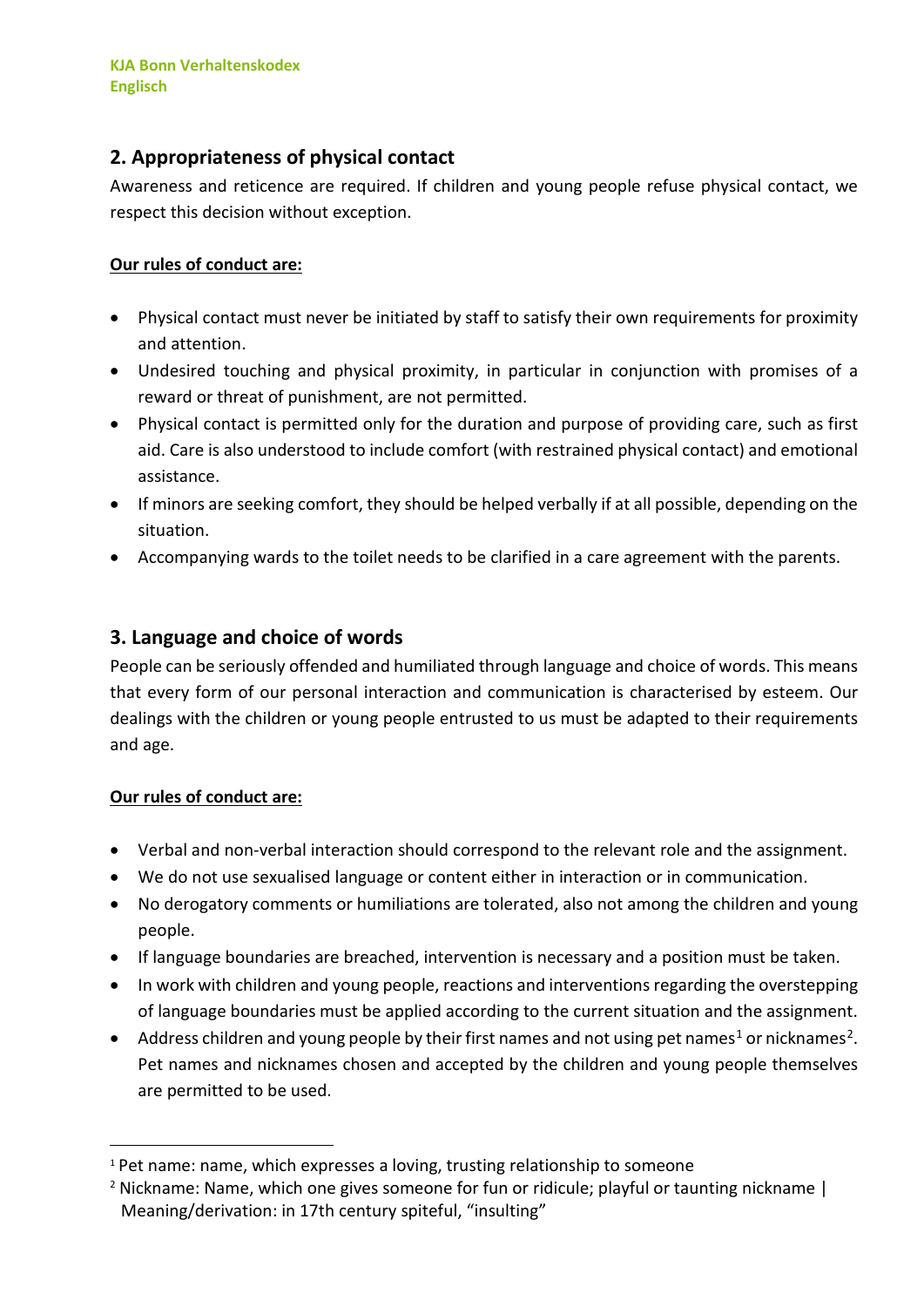## **4. How to handle and use media and social networks**

The selection of films, photos, games and materials must made carefully, bearing in mind meaningful age-related educational material. Particular care must be taken if official and private content are mixed on social networks. The "KJA data protection handout" applies.

#### **Our rules of conduct are:**

- The use of social networks on private end-devices is not permitted for contact with minors whom you are looking after. Obligation regarding use of media: social media accounts used solely for official purposes are permitted to be used only to make contact, provide information and for public relations work in a professional context.
- When publishing photo or sound material or texts which were created in connection with the task of caring, the general right of personality, in particular the right to one's own image, must be observed.
- We are obliged to ensure that content is non-violent regarding the use of any media by minors, such as a mobile phone, camera or Internet forums and take a stand against any form of discrimination, violence or regarding sexist behaviour and bullying.

# **5. Admissibility of gifts**

Gifts and privileges must not be used as educational measures. Gifts may promote emotional dependency, in particular if they are shared only with selected children. It is therefore a responsibility of the people in charge to deal with gifts in a reflective and transparent manner.

#### **Our rules of conduct are:**

• Financial incentives, rewards and gifts to individual minors, which are in no way connected to an education-based event are forbidden.

## **6. Disciplinary measures**

The application of disciplinary measures is to be considered carefully. If sanctions are absolutely necessary, ensure that they are directly related to the "crime", are appropriate and consistent and also plausible for the person being punished.

- Any form of violence, coercion, threat, ridicule, withdrawal of food or freedom is forbidden as a disciplinary measure.
- So-called tests of courage are always forbidden, even if the person being protected has given their express consent.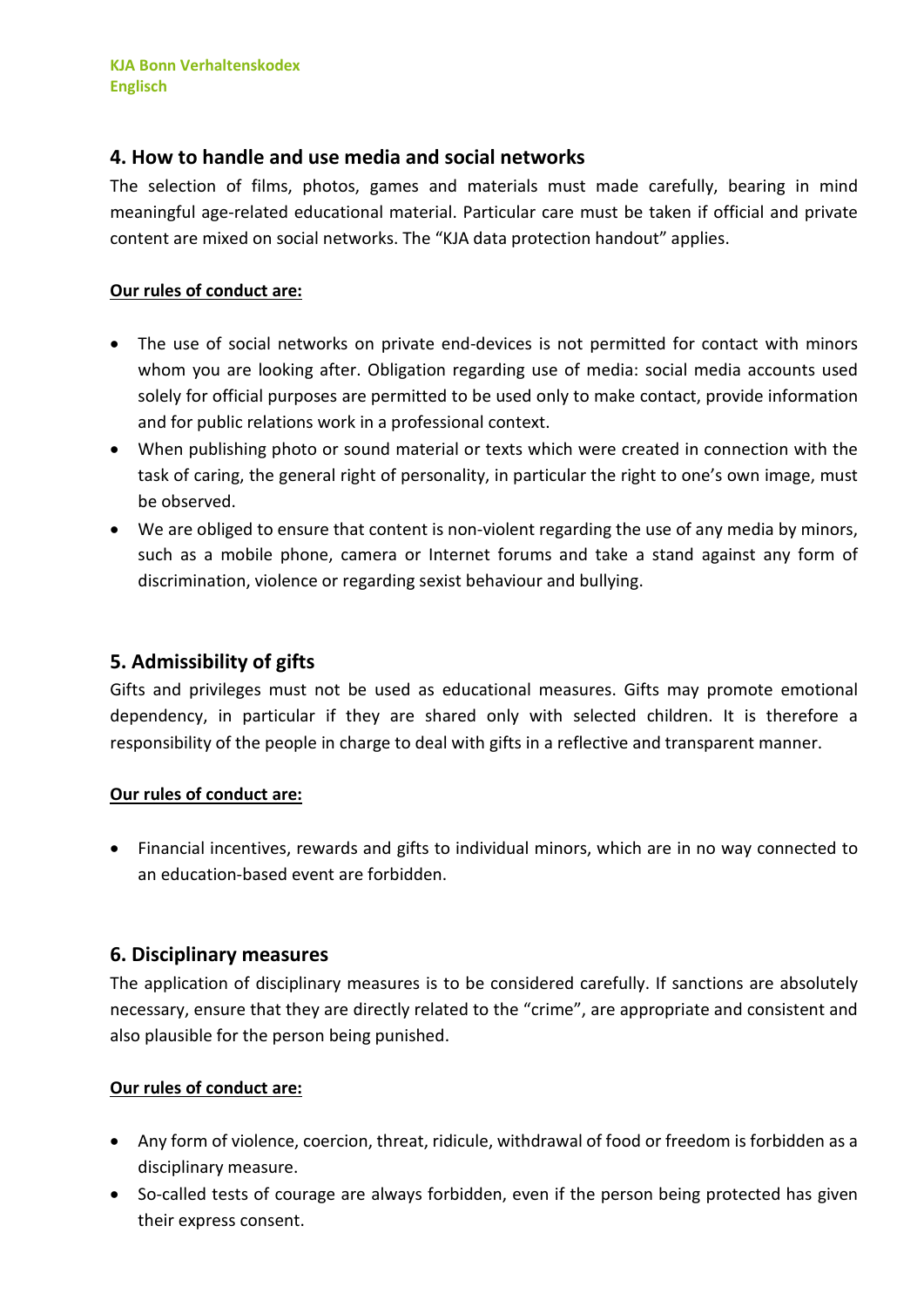# **7. Conduct at conferences, during leisure time and on trips**

Leisure time with overnight stays are particularly challenging situations. Precisely for this reason, the people in charge should be aware of the responsibility associated with such situations. It can be the case that the following rules of conduct are difficult to implement in practice, for example if the premises do not make it possible for the two sexes to sleep separately. In such a case, as with other deviations, transparent action is necessary and this must be discussed in advance with parents/legal guardians and their consent must be obtained.

- At events and on trips protected persons must be accompanied by a good number of responsible adults. If the group is composed of different sexes, this must also be reflected in the group of people accompanying them. After a discussion with the participants of different sexes, suitable attachment figures are to be found.
- In the case of overnight stays, children and young people are to be accommodated in single sex areas and the people in charge are to be provided with separate rooms according to their sex.
- In the case of overnight stays, adults and young assistants are to be provided with sleeping accommodation in separate rooms. Exceptions owing to the circumstances in premises are to be clarified before the start of the event and require the consent of the parent or legal guardian and the event organiser.
- Overnight stays for children and young people in the private homes of permanent and voluntary staff are forbidden.
- An attachment figure must not spend time alone with a minor in sleeping, toilet/washing facilities or similar rooms. Exceptions are to be clarified in detail with the management of an event, a carer team or legal entity in advance depending on the reason.
- Unforeseeable individual contact in sleeping, toilet/washing facilities or similar rooms must be made transparent promptly within the team. During this period, the rooms must be accessible from the outside at all times.